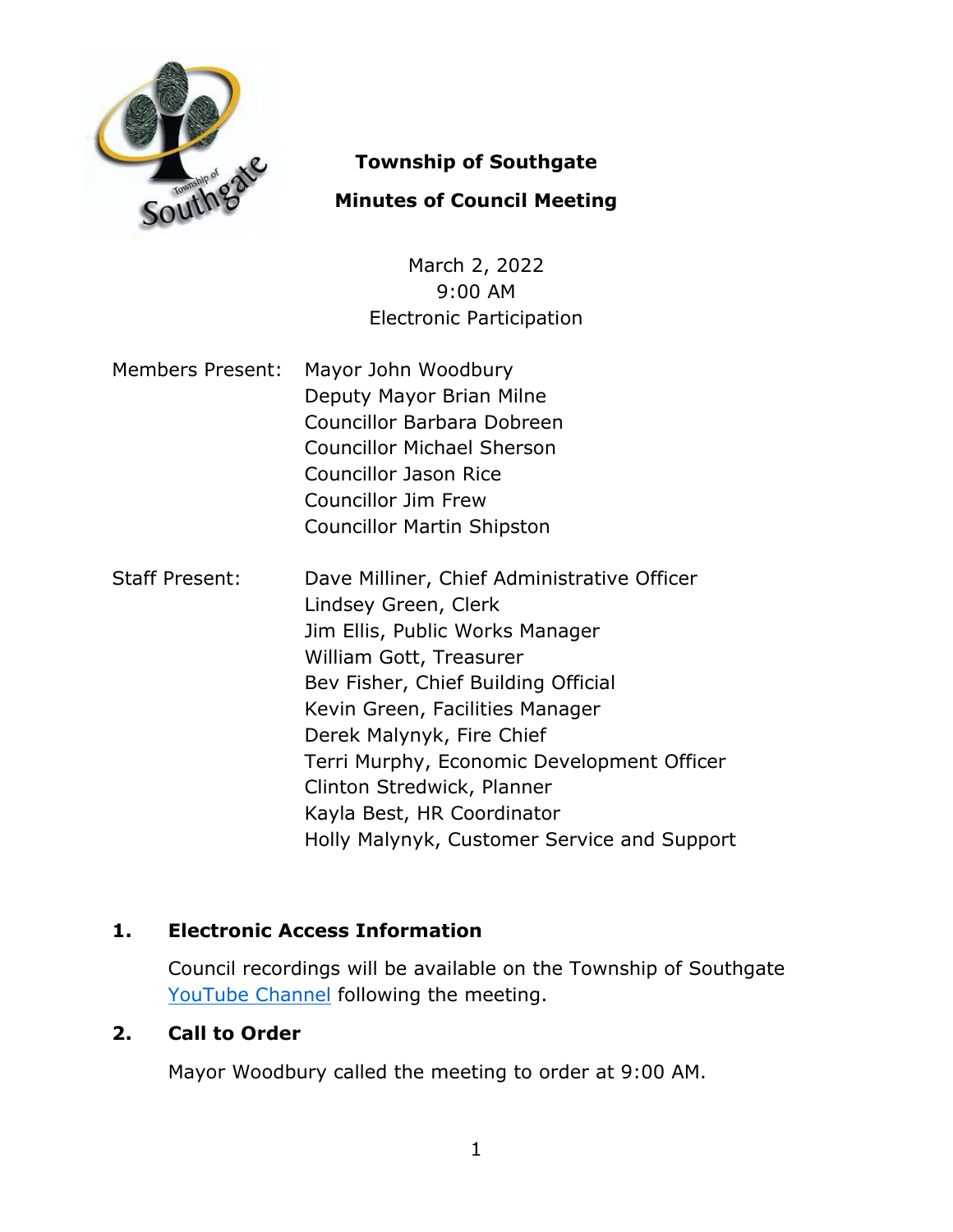## **3. Land Acknowledgement**

As we gather, we recognize and acknowledge the traditional keepers of this land with whom we share today. The Township of Southgate is a part of the traditional territories of the Anishinaabek, Six Nations of the Grand River, Saugeen Ojibway Nation, Haudenosaunee, and Saugeen Métis. The land that surrounds us is part of who we are as it reflects our histories; may we live in peace and friendship with all its diverse people.

## **4. Open Forum - Register in Advance**

No members of the public spoke at open forum.

# **5. Confirmation of Agenda**

No. 2022-109

**Moved By** Councillor Sherson **Seconded By** Deputy Mayor Milne

**Be it resolved that** Council confirm the agenda as presented.

## **Carried**

## **6. Declaration of Pecuniary Interest**

Councillor Rice declared a conflict of interest to Staff Report PW2022- 009 due to a family member submitting quotes and tenders for equipment and road maintenance and did not participate in the discussion or voting of the item.

## **7. Delegations & Presentations**

## **7.1 Delegation - Resident Corey Allen**

No. 2022-110

**Moved By** Councillor Frew **Seconded By** Councillor Shipston

**Be it resolved that** Council receive the delegation from resident Corey Allen as information.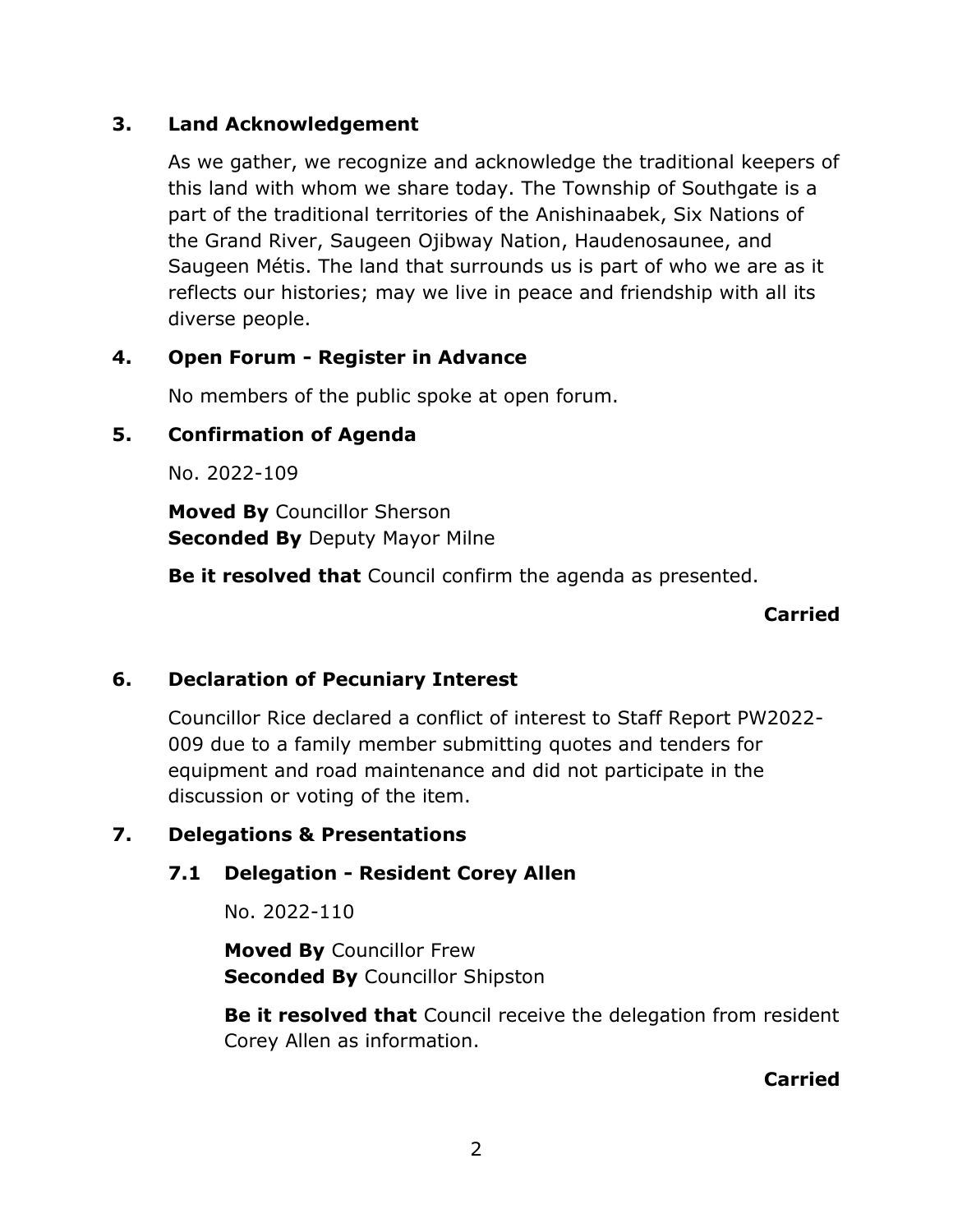## **8. Adoption of Minutes**

No. 2022-111

**Moved By** Councillor Dobreen **Seconded By** Councillor Rice

**Be it resolved that** Council approve the minutes from the February 16, 2022 Council and Closed Session meetings as presented.

### **Carried**

### **9. Reports of Municipal Officers**

## **9.1 Chief Building Official Bev Fisher**

# **9.1.1 CBO2022-001 - Soils Permit Request as per Fill Bylaw 2017-049**

Mayor Woodbury requested a recorded vote on the main motion.

No. 2022-112

**Moved By** Councillor Shipston **Seconded By** Councillor Sherson

**Be it resolved that** Council receive Staff Report CBO2022-001 for information; and **That** Council approve the proposed Soils Permit as per Bylaw 2017-049 request received from 2570970 Ontario Inc. as the permit applicant has met all requirements required in By-law and recognizes the Provincial regulations.

Yay (6): Mayor Woodbury, Deputy Mayor Milne, Councillor Dobreen, Councillor Sherson, Councillor Frew, and Councillor Shipston

Nay (1): Councillor Rice

## **Carried (6 to 1)**

# **9.1.2 CBO2022-003 – Building Department Vehicle Purchase**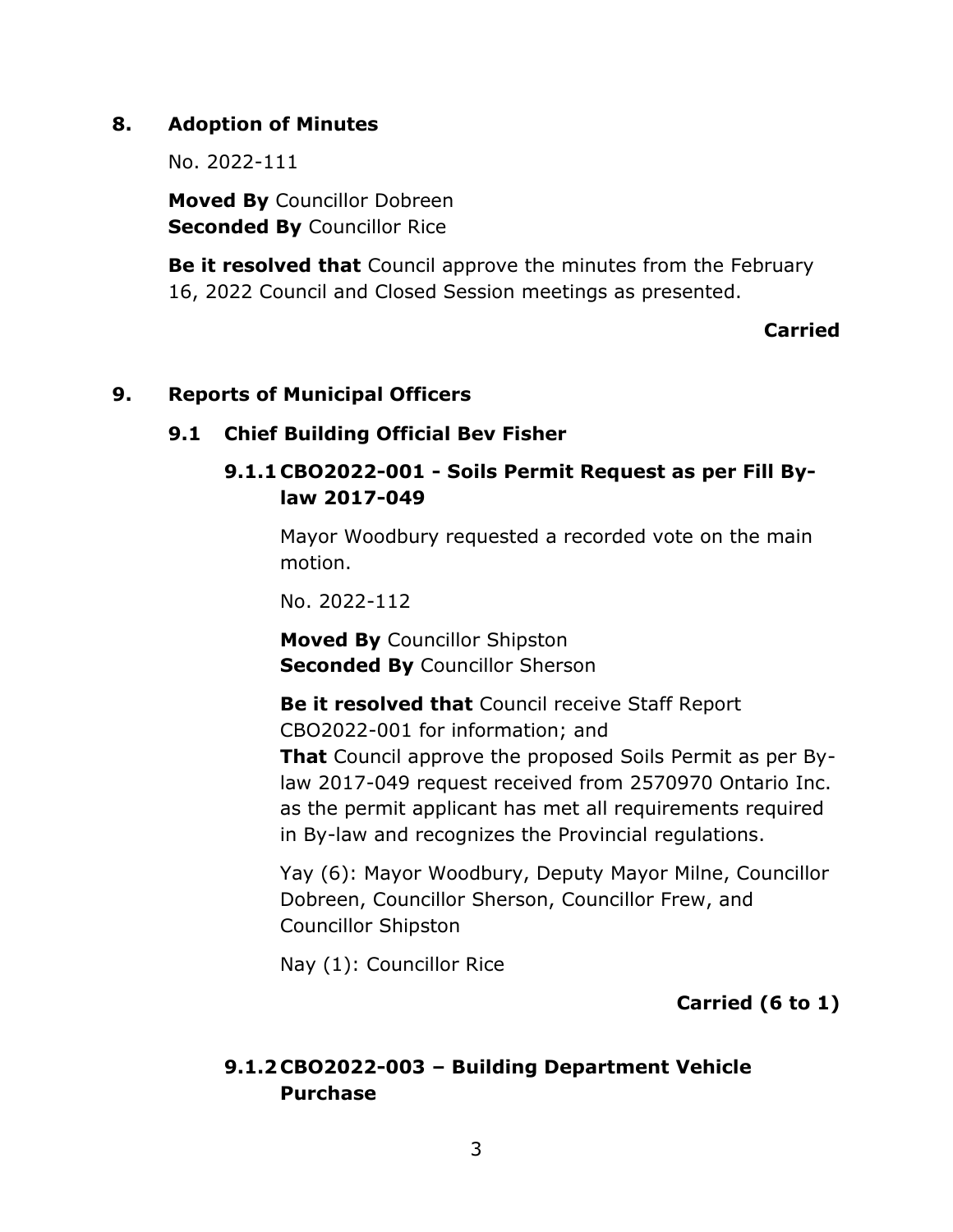No. 2022-113

**Moved By** Councillor Dobreen **Seconded By** Councillor Frew

**Be it resolved that** Council receive staff report CBO2022- 003 for information; and

**That** Council direct staff to proceed with a Request for Vehicle Purchase using Building Department funds to purchase a AWD SUV for the Building Department.

#### **Carried**

# **9.1.3 CBO2022-004 – By-Law Enforcement Vehicle Purchase**

No. 2022-114

**Moved By** Councillor Sherson **Seconded By** Councillor Dobreen

**Be it resolved that** Council receive staff report CBO2022- 004 for information; and **That** Council direct staff to proceed with a Request for Vehicle Purchase using By-Law Enforcement funds to purchase a AWD SUV for By-Law Enforcement Department.

#### **Carried**

#### **9.2 Facilities Manager Kevin Green**

## **9.2.1REC2022-002 - Lawn Maintenance Contract 2022- 2023**

No. 2022-115

**Moved By** Councillor Dobreen **Seconded By** Councillor Rice

**Be it resolved that** Council receive Staff Report REC2022-002 for information; and **That** Council release the Lawn Maintenance Contract RFQ to secure a Contractor for the 2022-2023 grass seasons.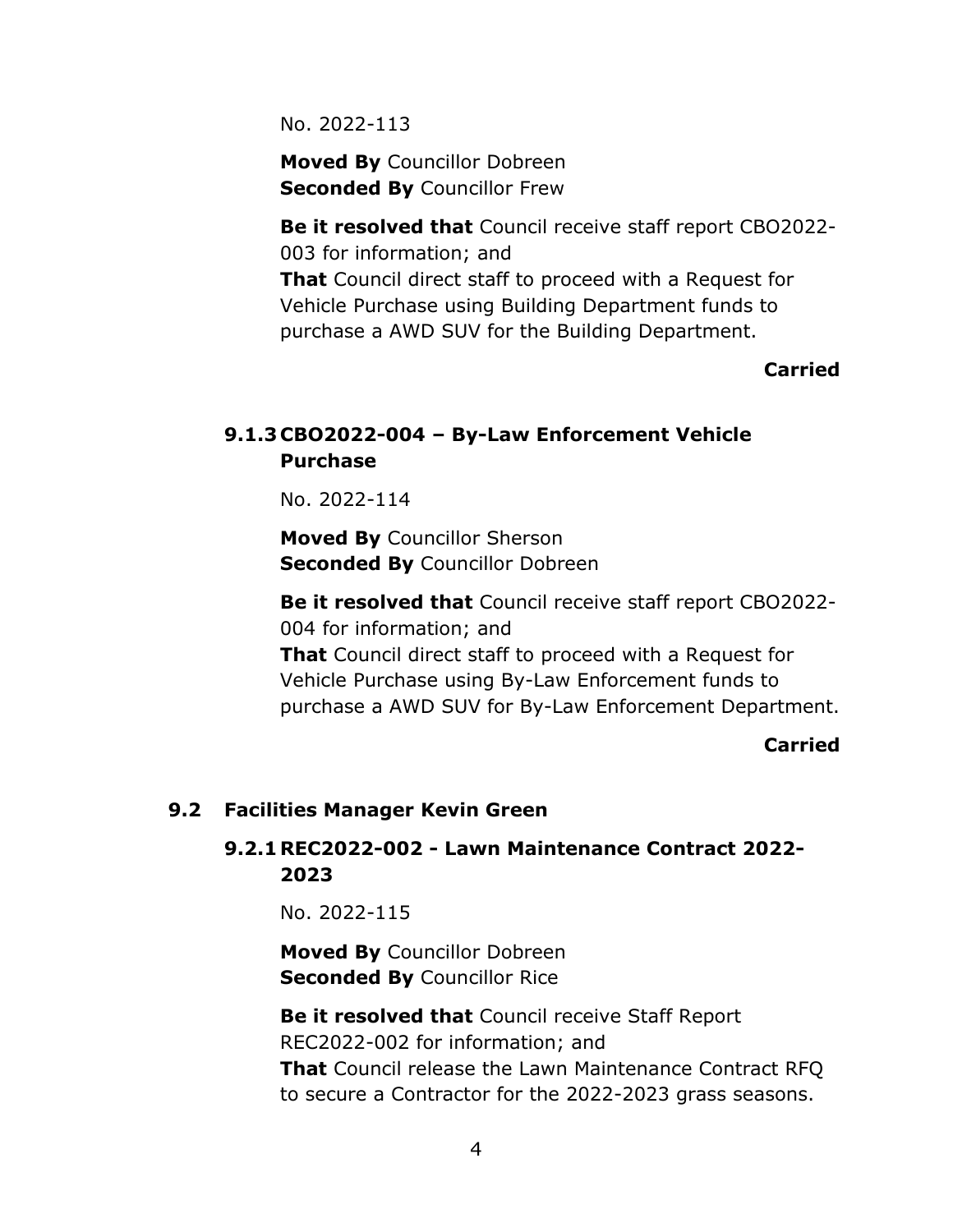#### **9.3 Treasurer William Gott**

#### **9.3.1 FIN2022-009 - Development Charge Study RFP**

No. 2022-116

**Moved By** Deputy Mayor Milne **Seconded By** Councillor Sherson

**Be it resolved that** Council receive Staff Report FIN2022- 009 Development Charge Study as information; and **That** Council awards the Development Charge Study tender to Watson & Associates Economists Ltd. for \$29,840 plus HST.

**Carried**

## **9.4 Public Works Manager Jim Ellis**

# **9.4.1 PW2022-009 Award Recommendations for 2022 Equipment Rentals, Gravel, Winter and Pick-up Truck Tenders**

Councillor Rice declared a conflict of interest to Staff Report PW2022-009 due to a family member submitting quotes and tenders for equipment and road maintenance and did not participate in the discussion or voting of the item.

No. 2022-117

**Moved By** Councillor Sherson **Seconded By** Councillor Shipston

**Be it resolved that** Council receive Staff Report PW2022- 009 for information; and **That** Council approve the recommendations to award the 2022 equipment rentals quotes as received; and **That** Council approve the recommendations to award the 2022 road maintenance tenders as received from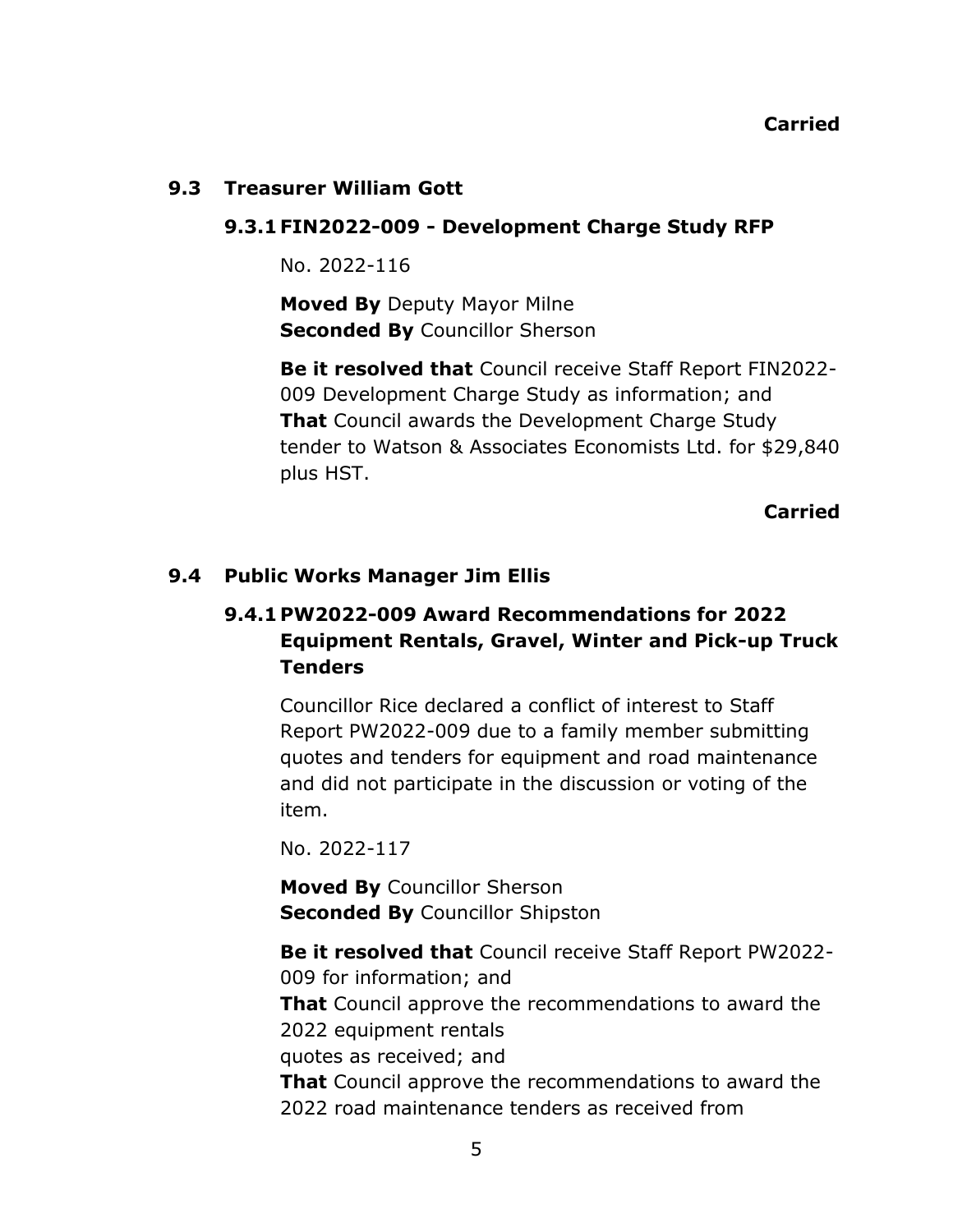Donnegan's Haulage Ltd. to be awarded the Crushed Gravel, Cedarwell Excavating to be awarded the winter sand and Trillium Ford to be awarded the 4x4 pick-up truck.

#### **Carried**

#### **9.5 Clerk Lindsey Green**

## **9.5.1 CL2022-004 - Southgate Community Fund Management Committee Membership**

No. 2022-118

**Moved By** Councillor Shipston **Seconded By** Councillor Sherson

**Be it resolved that** Council receive Staff Report CL2022- 004 for information; and

**That** Council approve the updated Terms of Reference for the Southgate Community Fund Management Committee; and

**That** Council appoint Council Members Dobreen and Milne to the Southgate Community Fund Management Committee for the remainder of the 2022 term.

#### **Carried**

## **9.5.2 CL2022-005 - Southgate Recreation Advisory Committee Membership**

No. 2022-119

**Moved By** Councillor Rice **Seconded By** Councillor Dobreen

**Be it resolved that** Council receive Staff Report CL2022- 005 for information; and **That** Council appoint Member Rice to the Recreation Advisory Committee for the remainder of the 2022 committee term.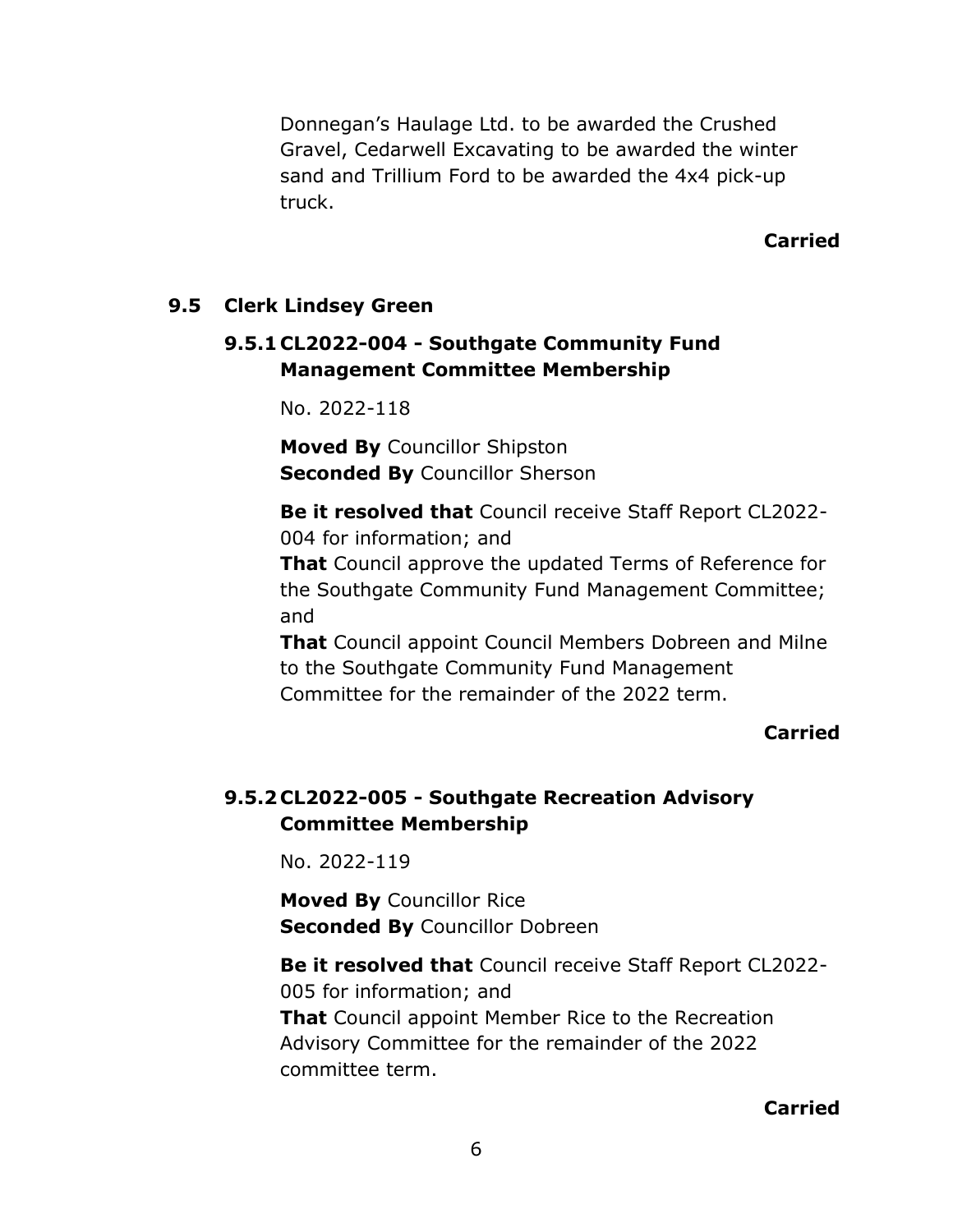Council recessed at 10:22 AM and returned at 10:30 AM.

## **9.6 Chief Administrative Officer Dave Milliner**

# **9.6.1 CAO2022-006 - Dundalk Olde Town Hall Update Report**

Mayor Woodbury requested a recorded vote on the main motion.

No. 2022-120

**Moved By** Councillor Sherson **Seconded By** Councillor Frew

**Be it resolved that** Council receive Staff Report CAO2022-006 as information; and **That** Council direct staff finalize the Wellington Capital Corporation agreement for Council consideration at the March  $16<sup>th</sup>$ , 2022 meeting; and

**That** Council approve the partnership with JunCtian Community Initiatives, Team Town Hall and Southgate in the management of the Dundalk Olde Town Hall Building Cultural space and that staff meet with partners to define roles and responsibilities in the operation, management and use of the building cultural spaces; and

**That** Council direct staff finalize the Team Town Hall Agreement as more of an MOU document for Council consideration at the March  $16<sup>th</sup>$ , 2022 meeting; and

**That** Council direct staff to create a draft agreement with JunCtian Community Initiatives for Council consideration at the March  $16<sup>th</sup>$ , 2022 meeting; and

**That** Council consider approving by municipal By-law the final agreement with Wellington Capital Corp and Team Town Hall at the April  $6<sup>th</sup>$ , 2022 meeting.

Yay (6): Mayor Woodbury, Deputy Mayor Milne, Councillor Dobreen, Councillor Sherson, Councillor Frew, and Councillor Shipston

Nay (1): Councillor Rice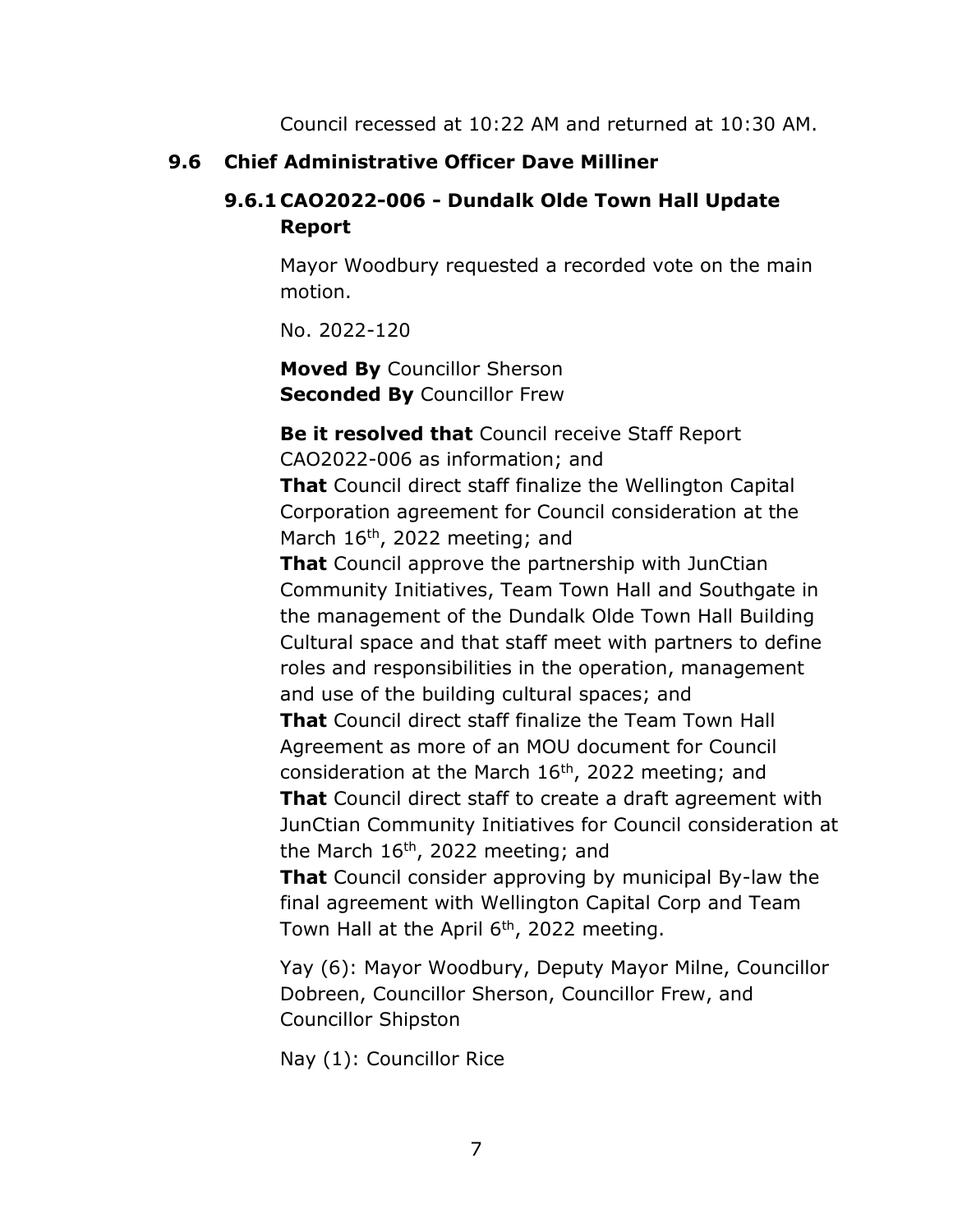# **9.6.2 CAO2022-007 - Southgate-Flato Green Eco Park Phase II Land Development Property Sale Report**

No. 2022-121

**Moved By** Deputy Mayor Milne **Seconded By** Councillor Dobreen

**Be it resolved that** Council receive staff report CAO2022- 007 as information; and

**That** Council approve the Development Partnership Memorandum of Understanding agreement document to co-develop and construct roadway and service to property lines for the lands in the Eco Park Phase II with Flato Green Inc.; and

**That** Council approve the purchase and sale agreement for 90 acres of lands in the Eco Park Phase II to a Flato Green Inc.; and

**That** Council consider approval by municipal By-law of the Development Partnership Memorandum of Understanding agreement document and the purchase and sale agreement for 90 acres of lands in the Eco Park Phase II to a Flato Green Inc. at a future Council meeting following legal review of the documents and process.

## **Carried**

# **9.6.3 CAO2022-008 - Southgate 2019-2023 CAP - 2021 Annual Report and 2022 CAP Project Plans**

No. 2022-122

**Moved By** Councillor Frew **Seconded By** Deputy Mayor Milne

**Be it resolved that** Council receive staff report CAO2022- 008 as information; and **That** Council approve the 2021 Community Action Plan (CAP) Annual Report and CAP Project Plans for 2022 as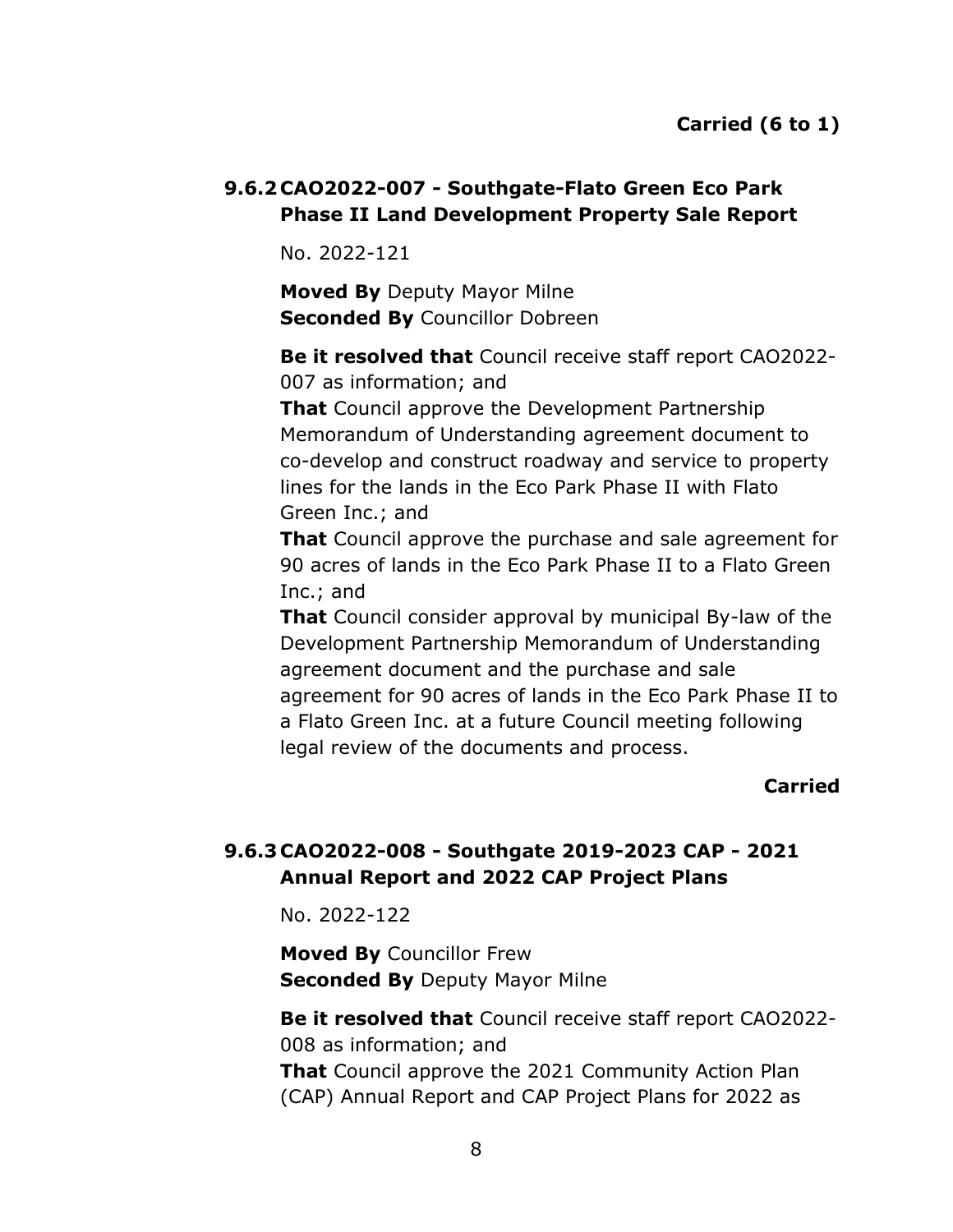presented to report out to the community on the progress made last year and the 2022 CAP projects to be advanced and/or achieved in the next 12 months.

#### **Carried**

# **9.6.4 CAO2022-009 - 2022 OGRA Delegation Request Report**

No. 2022-123

**Moved By** Councillor Sherson **Seconded By** Councillor Rice

**Be it resolved that** Council receive staff report CAO2022- 009 as information; and **That** Council provide staff with direction or feedback on applying for Minister delegation requests at the 2022 OGRA Conference.

#### **Carried**

#### **9.7 Planner Clinton Stredwick**

**9.7.1 PL2022-013 – Site Plan 4-22 - 2137569 Ontario Inc. - GreenLid**

No. 2022-124

**Moved By** Councillor Dobreen **Seconded By** Councillor Frew

**Be it resolved that** Council receive Staff Report PL2022- 013 for information; and **That** Council consider approval of By-law 2022-031 authorizing the entering into a Site Plan Agreement.

#### **Carried**

# **9.7.2By-law 2022-031 - Site Plan Agreement - 2137569 Ontario Inc - Greenlid**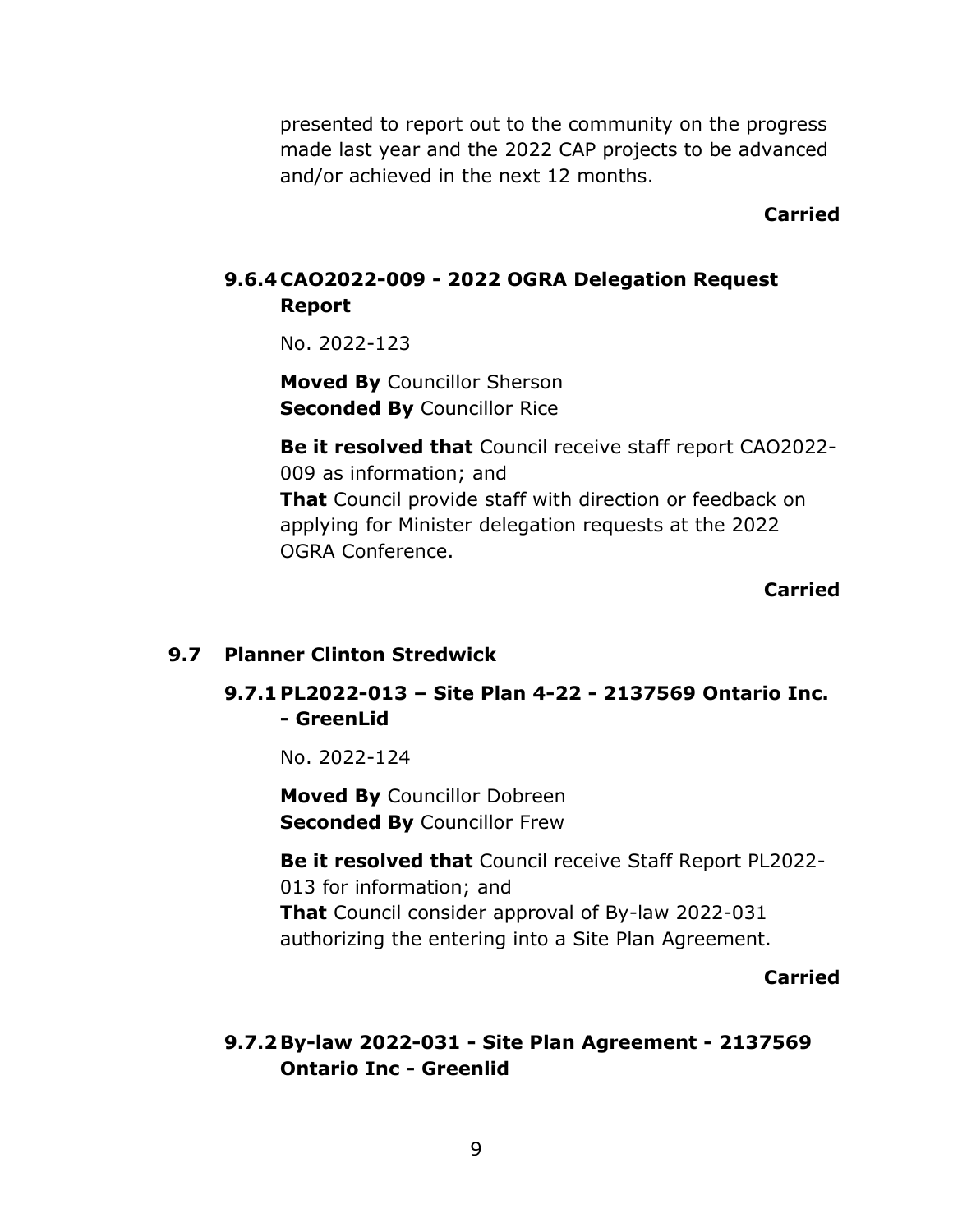Mayor Woodbury requested a recorded vote on the main motion.

No. 2022-125

**Moved By** Deputy Mayor Milne **Seconded By Councillor Dobreen** 

**Be it resolved that** by-law number 2022-031 being a bylaw to authorize the execution of a Site Plan Control Agreement be read a first, second and third time, finally passed, signed by the Mayor and the Clerk, sealed with the seal of the Corporation and entered into the by-law book.

Yay (7): Mayor Woodbury, Deputy Mayor Milne, Councillor Dobreen, Councillor Sherson, Councillor Rice, Councillor Frew, and Councillor Shipston

# **Carried (7 to 0)**

Councillor Dobreen moved the following motion.

No. 2022-126

**Moved By** Councillor Dobreen **Seconded By** Councillor Shipston

**Be it resolved that** Council proceed past noon.

### **Carried**

### **10. By-laws and Motions**

None.

### **11. Notice of Motion**

None.

### **12. Consent Items**

### **12.1 Regular Business (for information)**

No. 2022-127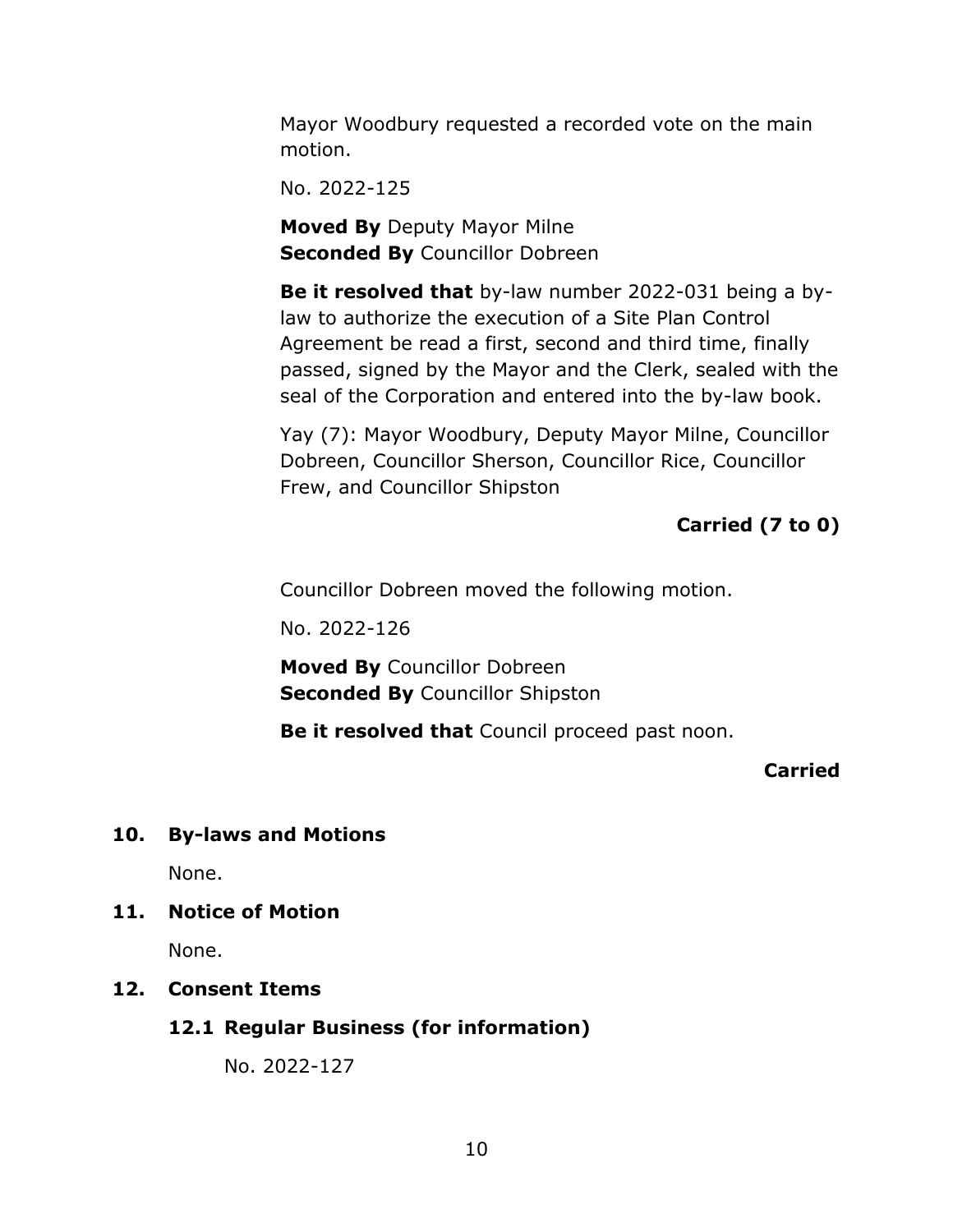**Moved By** Councillor Sherson **Seconded By** Councillor Frew

**Be it resolved that** Council approve the items on the Regular Business consent agenda dated March 2, 2022 and direct staff to proceed with all necessary administrative actions.

### **Carried**

- **12.1.1 FIRE2022-008 - Sale of Pumper 7**
- **12.1.2 PW2022-010 - Department Report**
- **12.1.3 Township of Southgate Support Letter from Mayor John Woodbury - SEGCHC Business Case to Ontario Health**

#### **12.2 Correspondence (for information)**

No. 2022-128

**Moved By** Councillor Shipston **Seconded By** Councillor Rice

**Be it resolved that** Council receive the items on the Correspondence consent agenda dated March 2, 2022 as information.

- **12.2.1 SMART - December 3 SMART Board Meeting Minutes - received February 10, 2022**
- **12.2.2 OFMEM - Emergency Exercise Requirement received February 10, 2022**
- **12.2.3 GBPH - Public Health Updates to Dental Clinics received February 14, 2022**
- **12.2.4 Seeking Support for Bill C-229 - received February 15, 2022**
- **12.2.5 Bell Canada - Tower Lease Agreement Renewal Notice - received February 18, 2022**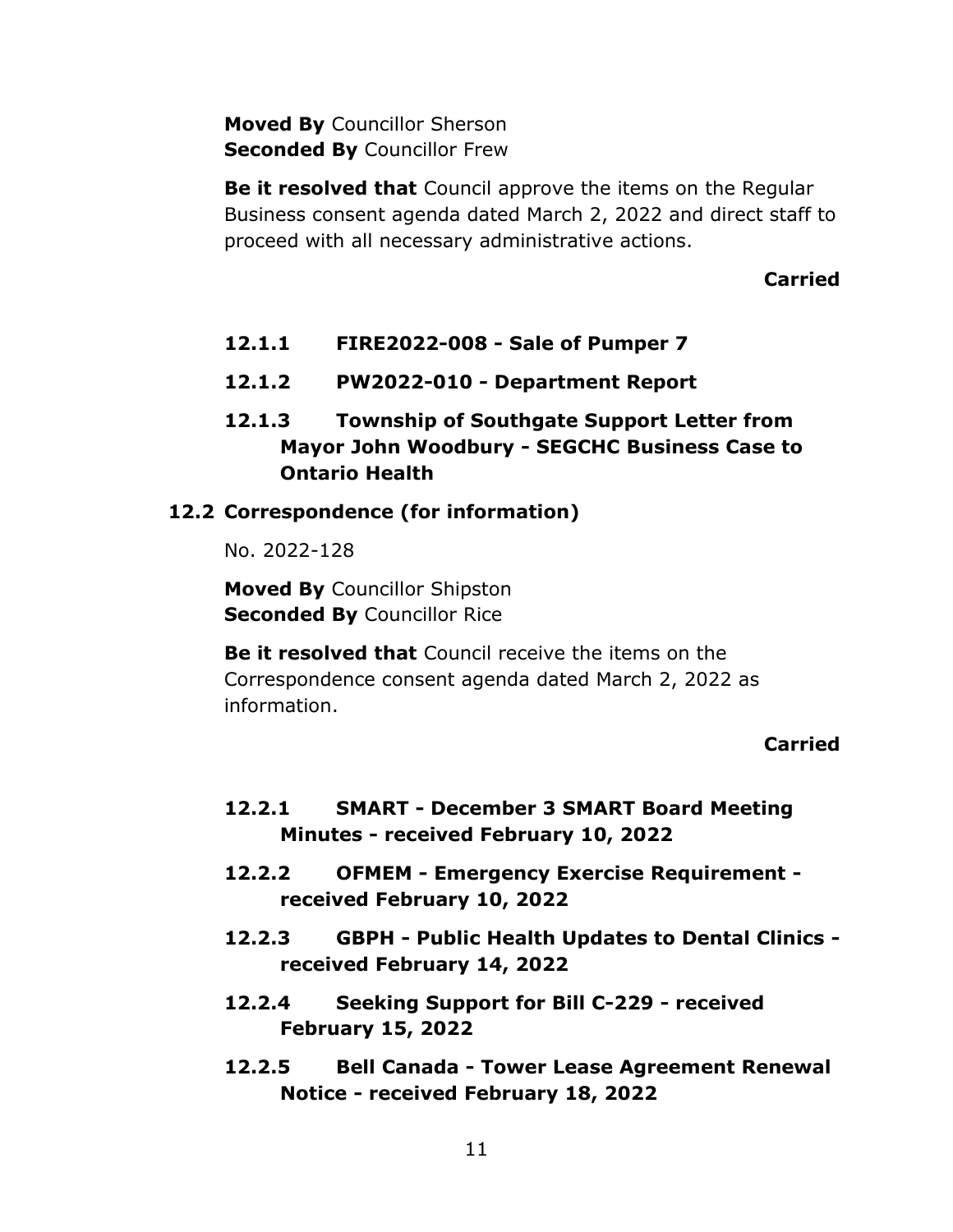- **12.2.6 SVCA - January 20, 2022 Approved Meeting Minutes - received February 21, 2022**
- **12.2.7 Ontario Farmland Trust - 2022 Farmland Forum Flyer - received February 22, 2022**
- **12.2.8 BWDSB - Letter to Minister of Education received February 23, 2022**
- **12.2.9 MPAC - Assessment Change Summary - Township of Southgate**
- **12.2.10 The Saugeen Economy - July-December 2021 Newsletter**

### **12.3 Resolutions of Other Municipalities (for information)**

No. 2022-129

**Moved By** Councillor Dobreen **Seconded By** Deputy Mayor Milne

**Be it resolved that** Council receive the items on the Resolutions of other Municipalities consent agenda dated March 2, 2022 as information.

- **12.3.1 Township of Glengarry - Abandoned Cemeteries - received February 10, 2022**
- **12.3.2 Township of Glengarry - Joint and Several Liability - received February 10, 2022**
- **12.3.3 Municipality of Central Elgin - Joint and Several Liability - received February 11, 2022**
- **12.3.4 Municipality of Shuniah - Northern Ontario Schools of Medicine - received February 11, 2022**
- **12.3.5 Township of Limerick - Gypsy Moth Resolution received February 14, 2022**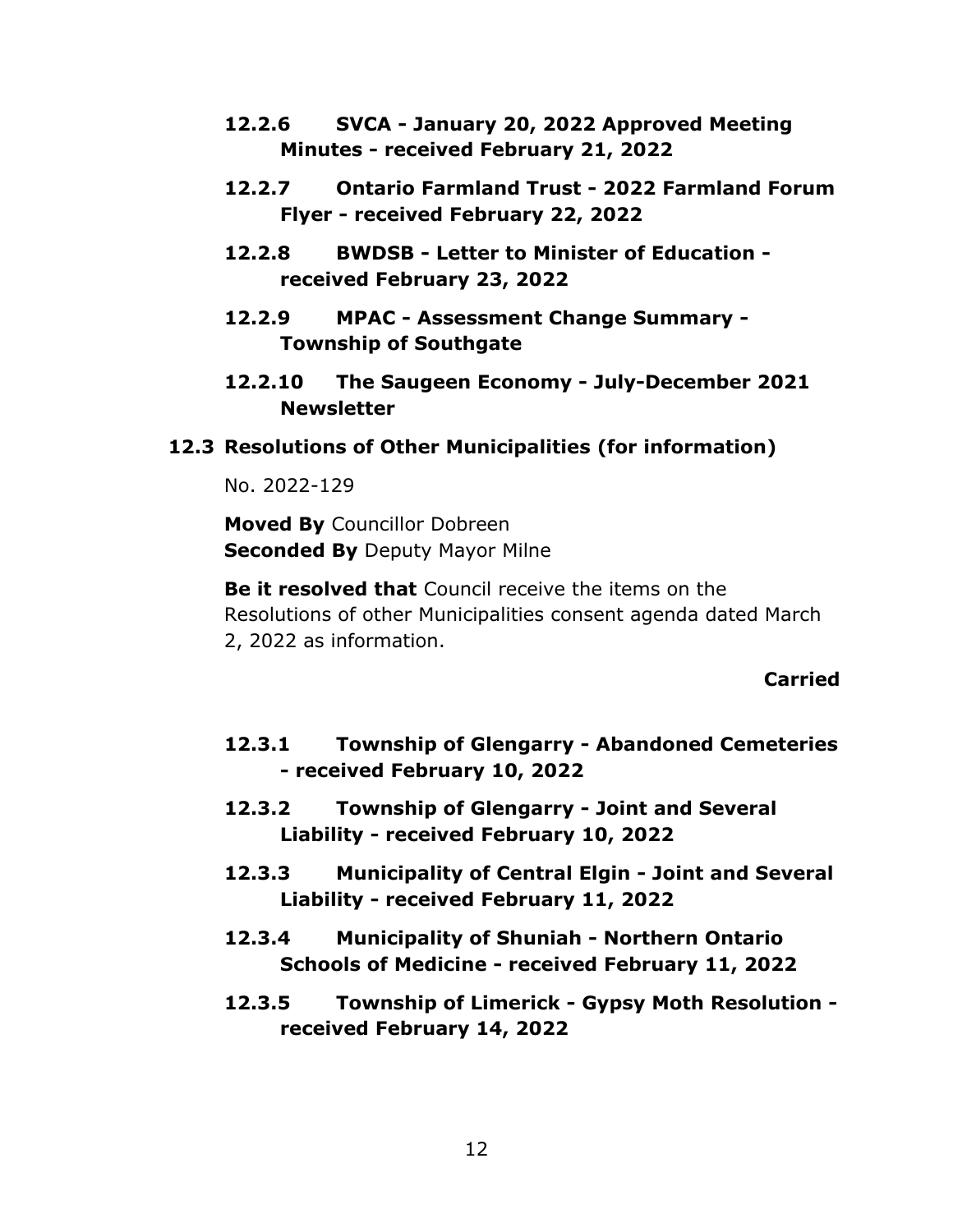- **12.3.6 Township of Adelaide Metcalfe - Closing Revolving Door of Justice - received February 16, 2022**
- **12.3.7 Township of Puslinch - Infrastructure Funding received February 17, 2022**
- **12.3.8 Municipality of Grey Highlands - South East Grey Community Health Centre Primary Care Business Case - received February 22, 2022**
- **12.3.9 Town of Aurora - Request to Dissolve OLT received February 22, 2022**
- **12.3.10 Prince Edward County Ontario - Renovictions received February 23, 2022**
- **12.3.11 Township of Alnwick Year of the Garden 2022 - received February 23, 2022**

# **12.4 Closed Session (for information)**

None.

## **13. County Report**

Mayor Woodbury noted that County Council continues to participate in a hybrid setting of in-person and online participation. Highlights from the most recent County Council meeting can be found [here.](https://www.grey.ca/council)

# **14. Members Privilege - Good News & Celebrations**

Mayor Woodbury commended the JunCtian Community Initiatives group for the events they held for Black History Month. He noted that their theme was acknowledging our history and where we can go from here and that all the events were very well done.

Deputy Mayor Milne announced that the Egremont Optimist Club has been given the go ahead to organize and hold their annual Maple Fest Event in Holstein. He noted the Public Health has been consulted and that everyone is looking forward to the return of the event. Maple Fest is being held on April 9th and 10th this year.

# **15. Closed Meeting**

No. 2022-130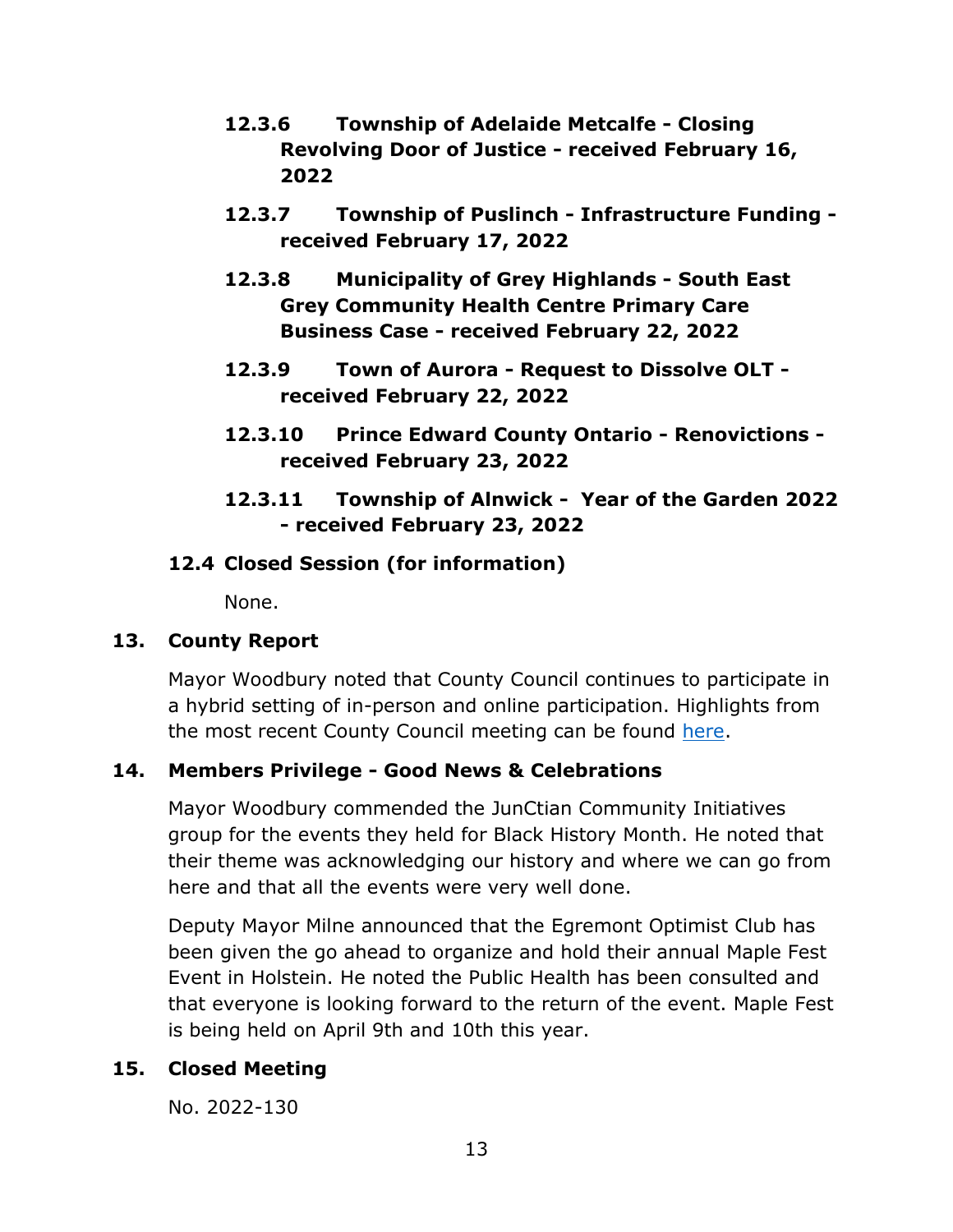**Moved By** Councillor Rice **Seconded By** Councillor Frew

**Be it resolved that** Council proceed into closed session at 11:35 AM in order to address matters relating to Personal Matters about an Identifiable Individual (Subject: CAO Performance Review - Staff Report HR2022-0007C); and

**That** HR Coordinator Kayla Best and Clerk Lindsey Green remain in attendance.

# **Carried**

Council recessed at 11:35 AM and returned at 11:42 AM.

No. 2022-131

**Moved By** Councillor Sherson **Seconded By** Councillor Shipston

**Be it resolved that** Council come out of Closed Session at 12:56 PM.

### **Carried**

Council recessed at 12:56 PM and returned at 12:57 PM.

# **15.1 Personal Matters about an Identifiable Individual (Subject: CAO Performance Review - Staff Report HR2022-0007C)**

No. 2022-132

**Moved By** Councillor Dobreen **Seconded By** Deputy Mayor Milne

**Be it resolved that** Council receive Staff Report HR2022-007C for information; and **That** Council direct staff to provide a summary of the CAO review feedback, as received, to the CAO for review; and **That** staff be directed to bring CAO comments to the Regular Meeting of Council on April 6, 2022 in Closed Session for discussion with Council, HR Coordinator and CAO.

## **Carried**

## **16. Confirming By-law**